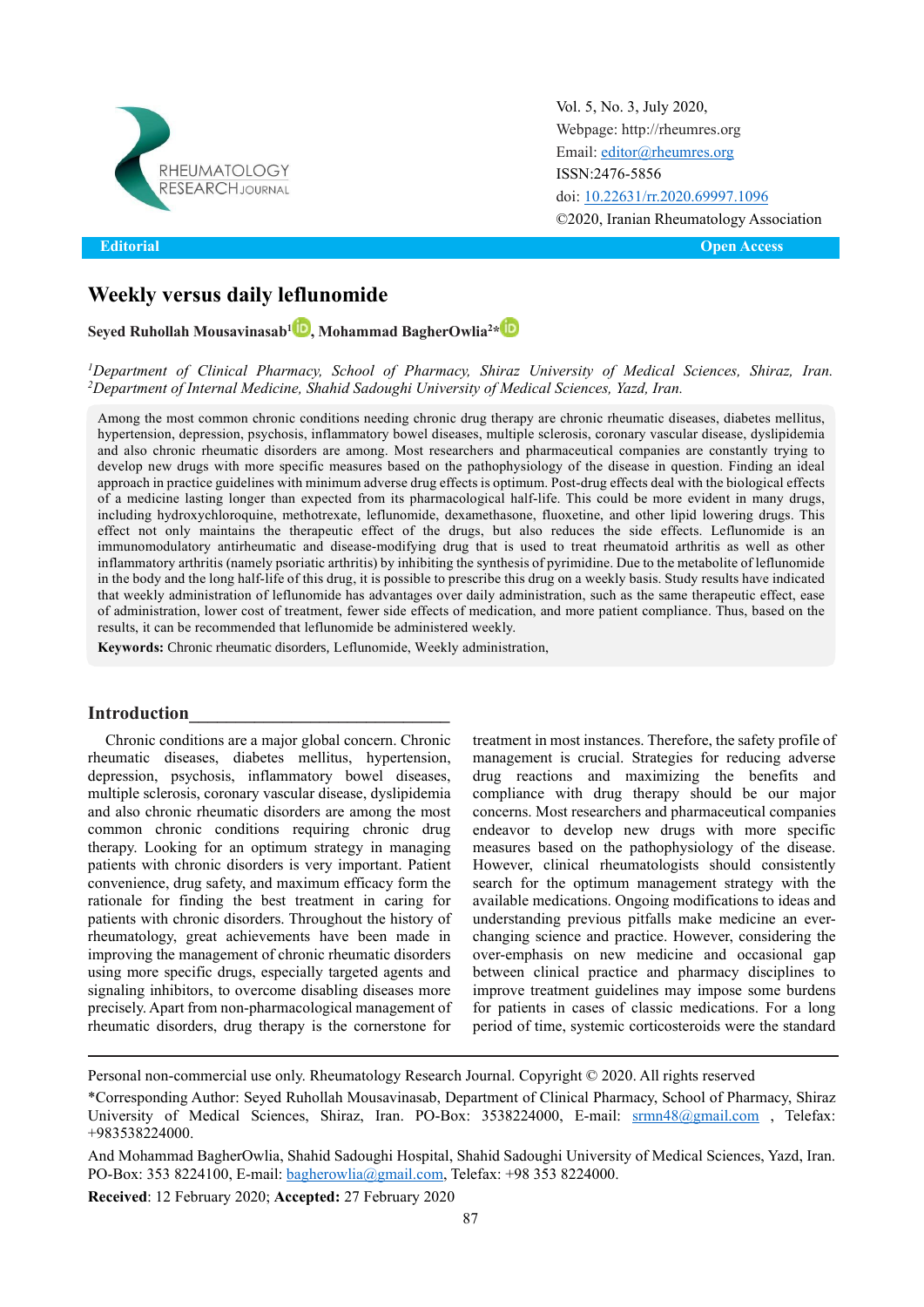of care for patients with asthma. High-dose glucocorticoid administration was also the base of treatment for patients with rheumatoid arthritis and polymyositis for years until this drug was replaced with drugs with maximum efficacy and minimal side effects.

#### **Where we are now?**

Today, with emerging new disease-modifying antirheumatic drugs, the unwanted side effects of systemic corticosteroids are seen much less often. However, because of critical situations and the overt need for glucocorticoids, side effects like secondary osteoporosis, cataracts, glaucoma, muscle wasting, hypothalamic pituitary axis suppression, secondary infections, brittle diabetes mellitus, avascular necrosis are still frequently seen in daily practice. All these permanent complications are potentially preventable. Disease-modifying anti-rheumatic drugs are discovered and invented to cover this need for safer longterm treatment. In addition, with new advanced biological therapies, the issues of individual side effects as well as cost are also barriers to the widespread, worldwide use of these drugs.

#### **Where should we go?**

Finding an ideal approach in practice guidelines with minimum adverse drug effects is optimum. From an optimistic point of view, we should never have permanent iatrogenic complications like marrow suppression, avascular necrosis, secondary osteoporosis, organ damage, or any other irreversible systemic complications. To attain this goal, permanent and close collaboration between clinicians and pharmacologists is warranted.

In cases of increased interval of drug administration to minimize side effects, previous studies on aminoglycosides (1, 2) have shown that administering them with intervals far from their half-lives makes sense and adverse renal effects are considerably low. Recent articles have reported that antihyperlipidemic agents such as statins (3) may have comparable efficacy with minimal side effects used alternately instead of on a daily basis. This report seems to be more realistic if you deal with a chronic disorder (RA) with drugs known to have a long half-life (HCQ or leflunomide).

#### **Leflunomide**

Leflunomide is an immunomodulatory diseasemodifying antirheumatic drug that is used to treat rheumatoid arthritis and other inflammatory arthritis diseases (namely psoriatic arthritis) by inhibiting the synthesis of pyrimidine (4, 5). It is a prodrug and is converted to the active metabolite A771726 (a brand new drug known as teriflunomide) in the body, which is responsible for the activity of leflunomide. Leflunomide has a long half-life of 15 days on average due to the enterohepatic cycle (4, 6, 7).

#### **Drugs with potential "Post drug" effects**

Post-drug effects refer to the biological effects of a medicine lasting longer than expected from its pharmacological half-life. This could be more evident for many drugs, especially in long-term use. Hydroxychloroquine (HCQ), methotrexate, leflunomide, amiodarone, dexamethasone, fluoxetine, lipid-lowering drugs, and any drug that has a half-life of more than 24 hours are potential candidates for alternate or even weekly administration. Seen with various antibiotics, including aminoglycosides, azithromycin, erythromycin, and fluoroquinolones, this effect is known as the post-antibiotic effect.

### **Supporting evidence**

Li-Min et al. evaluated the efficacy and safety of weekly administration of leflunomide in patients with early rheumatoid arthritis with mild to moderate disease severity. In their study, 244 patients who met the inclusion criteria were randomly divided into treatment (leflunomide 50 mg/week, LEF50) and control (leflunomide 10 mg/day LEF10) groups. Patients in both groups were treated for 24 weeks. The results of this study showed that weekly administration is easy, low cost, and has good safety. This treatment protocol also increased patient compliance despite maintaining the therapeutic properties of leflunomide (6).

Jakez-Ocampo et al. assessed the therapeutic effects of weekly administration of leflunomide at a dose of 100 mg in patients with refractory rheumatoid arthritis. Patients were randomly assigned to two groups receiving either 100 mg weekly (weekly dose of 100 mg without the loading dose) or conventional therapy (loading dose of 100 mg/day for three days, followed by a daily dose of 20 mg). Patients were evaluated every other month for the first 6 months and then in the ninth and twelfth months. The results of this study also showed that the administration of leflunomide at a dose of 100 mg per week has therapeutic effects comparable to the traditional dose and, therefore, can be considered as a new treatment strategy (7).

### **Conclusion\_\_\_\_\_\_\_\_\_\_\_\_\_\_\_\_\_\_\_\_\_\_\_\_\_\_\_\_**

Considering the long pharmacologic and biologic halflives of leflunomide, this drug could potentially be an "onqueue" drug for weekly use in daily practice as methotrexate.

### **Conflict of interest \_\_\_\_\_\_\_\_\_\_\_\_\_\_\_\_\_\_\_\_\_\_**

There are no conflicts of interest with regard to the present study.